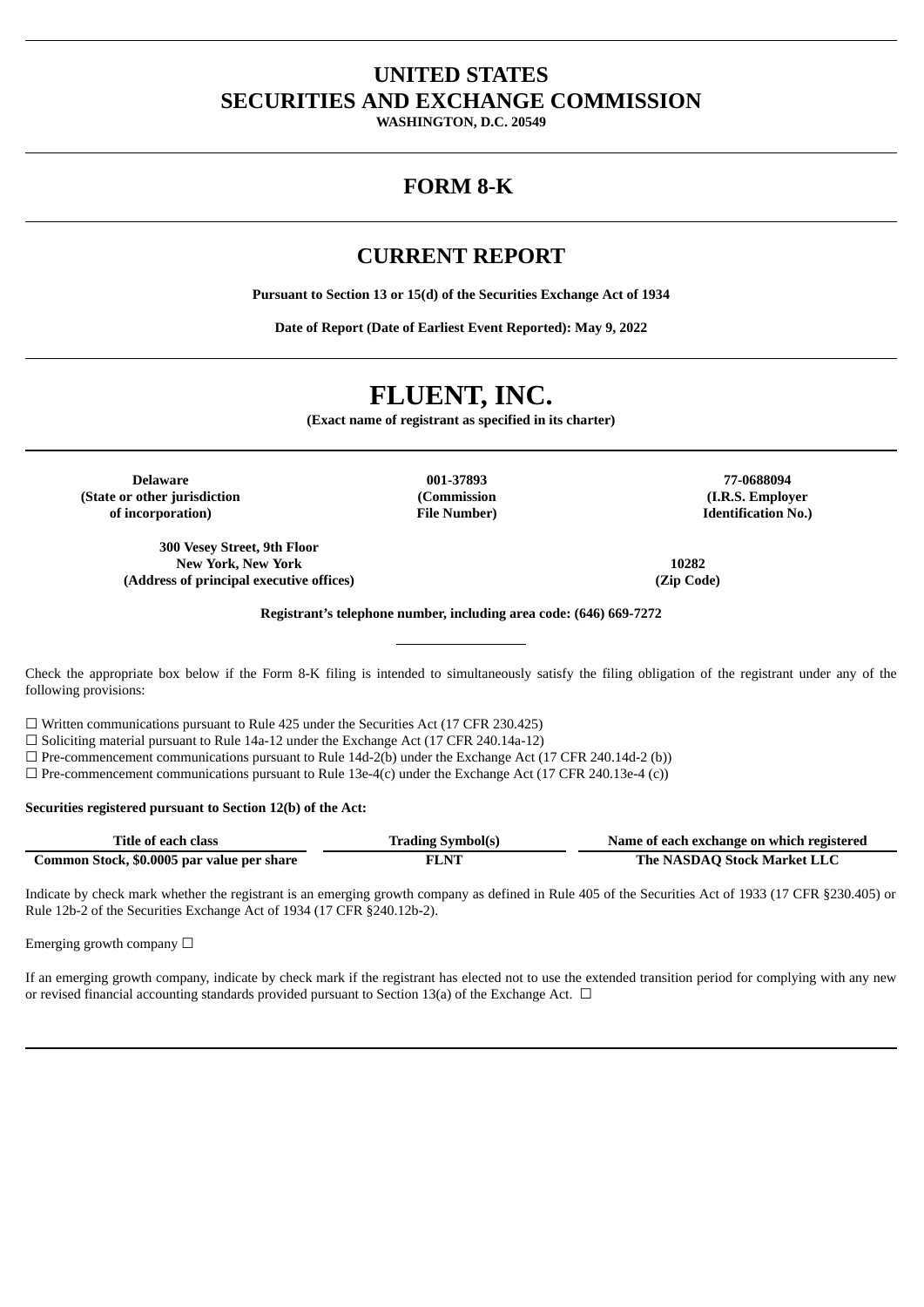## **Item 2.02. Results of Operations and Financial Condition.**

On May 9, 2022, Fluent, Inc. issued a press release announcing first quarter 2022 financial results. A copy of the press release is furnished herewith as Exhibit 99.1.

The information included herein and in Exhibit 99.1 shall not be deemed "filed" for purposes of Section 18 of the Securities Exchange Act of 1934 ("Exchange Act") or otherwise subject to the liabilities of that section, nor shall it be deemed incorporated by reference in any filing under the Securities Act of 1933 or the Exchange Act, except as expressly set forth by specific reference in such filing.

# **Item 9.01 Financial Statements and Exhibits.**

(d) Exhibits

| Exhibit No. | Description                                                 |
|-------------|-------------------------------------------------------------|
| 99.1        | Press release, dated May 9, 2022                            |
| 104         | Cover Page Interactive Data File (formatted as Inline XBRL) |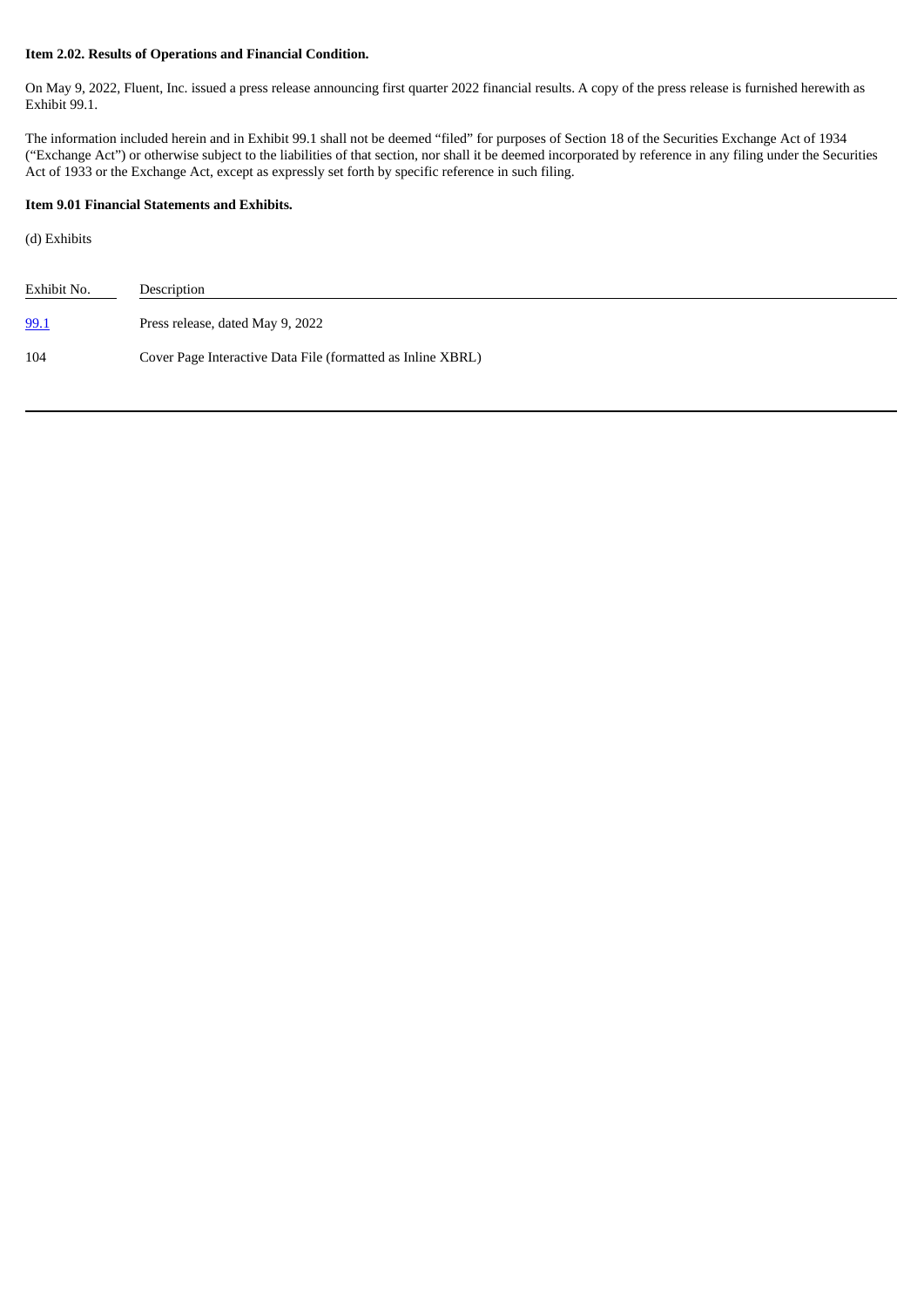# **SIGNATURES**

Pursuant to the requirements of the Securities Exchange Act of 1934, the registrant has duly caused this report to be signed on its behalf by the undersigned hereunto duly authorized.

|  |  | May 9, 2022 |
|--|--|-------------|
|--|--|-------------|

By: /s/ Donald Patrick Name: Donald Patrick Title: Chief Executive Officer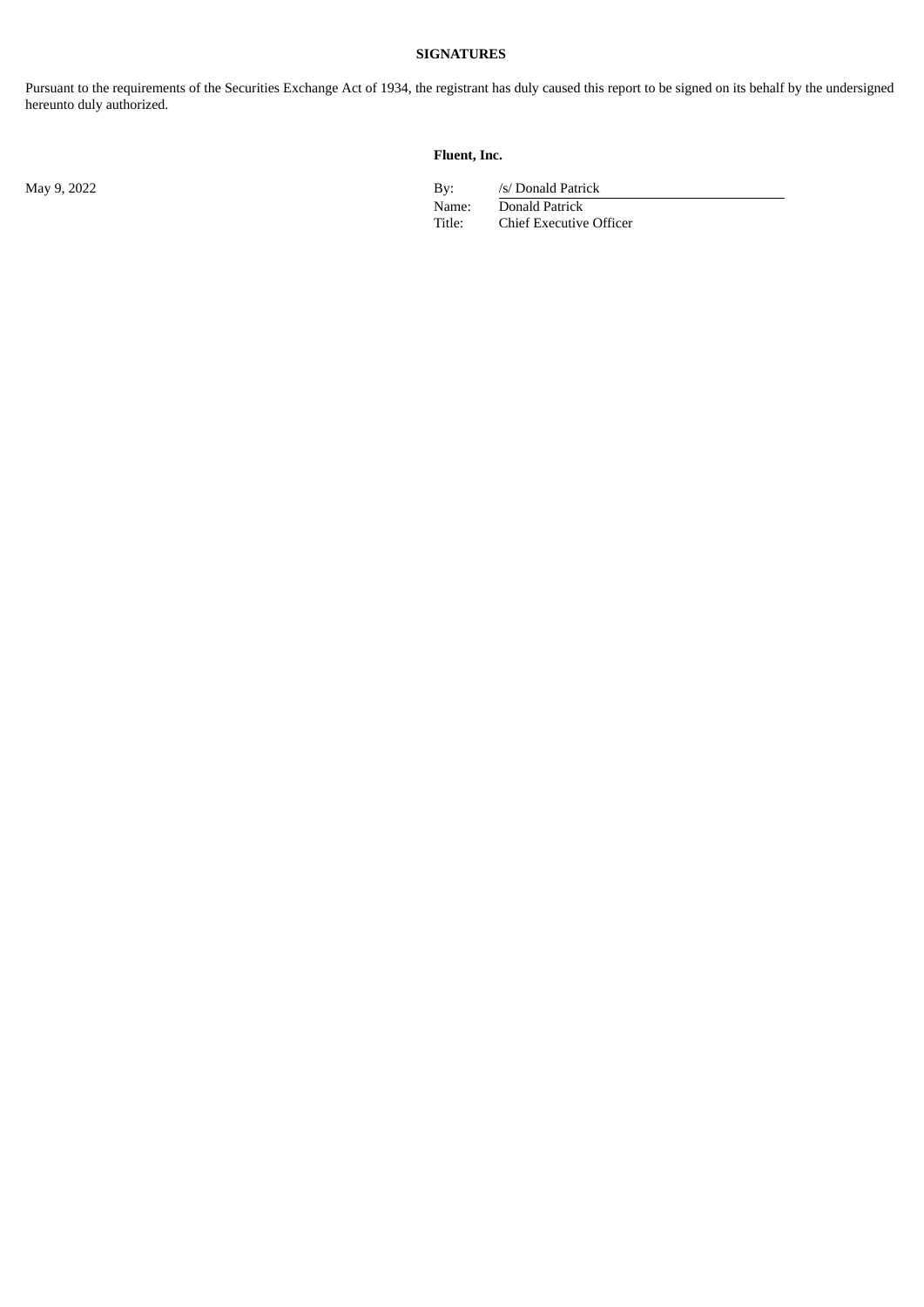#### **Fluent Announces First Quarter 2022 Financial Results**

- <span id="page-3-0"></span>**• Q1 2022 revenue of \$89.1 million, up 27% over Q1 2021**
- **• Net loss of \$2.0 million, or \$0.02 per share**
- Gross profit (exclusive of depreciation and amortization) of \$21.5 million, an increase of 12% over Q1 2021 and representing 24.1% of **revenue for the three months ended March 31, 2022**
- Media margin of \$26.0 million, up 4% over O1 2021 and representing 29.1% of revenue for the three months ended March 31, 2022
- Adjusted EBITDA of \$4.8 million, representing 5.3% of revenue for the three months ended March 31, 2022
- **• Adjusted net income of \$1.1 million, or \$0.01 per share**

**New York, NY – May 9, 2022** – Fluent, Inc. (NASDAQ: FLNT), a leading data-driven performance marketing company, today reported financial results for the first quarter ended March 31, 2022.

Don Patrick, Fluent's Chief Executive Officer, commented, **"**Our First Quarter results represent the continued progress we are making towards our longterm strategic growth plan - focused on building high quality digital experiences for consumers while creating more effective, efficient, and scalable customer acquisition solutions for marketers. We continue to lean into opportunities where we can establish and leverage Fluent brand credentials in the marketplace.

We remain confident that this consumer-centric strategy represents the winning road forward and enhances our competitive advantage, and ultimately building enterprise value for our stakeholders. It is foundational that Fluent creates meaningful downstream experiences for our consumers and expanding our relationships with world-class brands in key industry verticals; while successfully positioning us as leaders in an industry environment that continues to rapidly evolve."

#### **First Quarter Financial Summary**

- Q1 2022 revenue of \$89.1 million, up 27% over Q1 2021
- Net loss of \$2.0 million or \$0.02 per share, compared to net loss of \$6.3 million, or \$0.08 per share, in Q1 2021
- Gross profit (exclusive of depreciation and amortization) of \$21.5 million, an increase of 12% over Q1 2021 and representing 24.1% of revenue for the three months ended March 31, 2022
- Media margin of \$26.0 million, an increase of 4% over Q1 2021 and representing 29.1% of revenue for the three months ended March 31, 2022
- Adjusted EBITDA of \$4.8 million, representing 5.3% of revenue for the three months ended March 31, 2022
- Adjusted net income of \$1.1 million, or \$0.01 per share

Media margin, adjusted EBITDA and adjusted net income are non-GAAP financial measures, as defined and reconciled below.

#### **Business Outlook**

- **Strategic client relationships driving strong demand in the Fluent performance marketplace**
- Monetization, as measured by media margin per registration, is up 50% in Q1'22 vs. Q1'21 enabled by improved quality of traffic, enhanced **CRM capabilities and investments in technology and analytics**
- Increasing media footprint while extending our reach into new media channels expansion to provide more relevant content and offers for **consumers and our brands**
- Newer revenue streams are generating incremental growth opportunities and enhancing lifetime value of consumers on our platform, reducing **reliance on traffic volume for revenue growth**
- We anticipate continued growth, with enhanced consumer experiences and media optimizations yielding margin expansion over time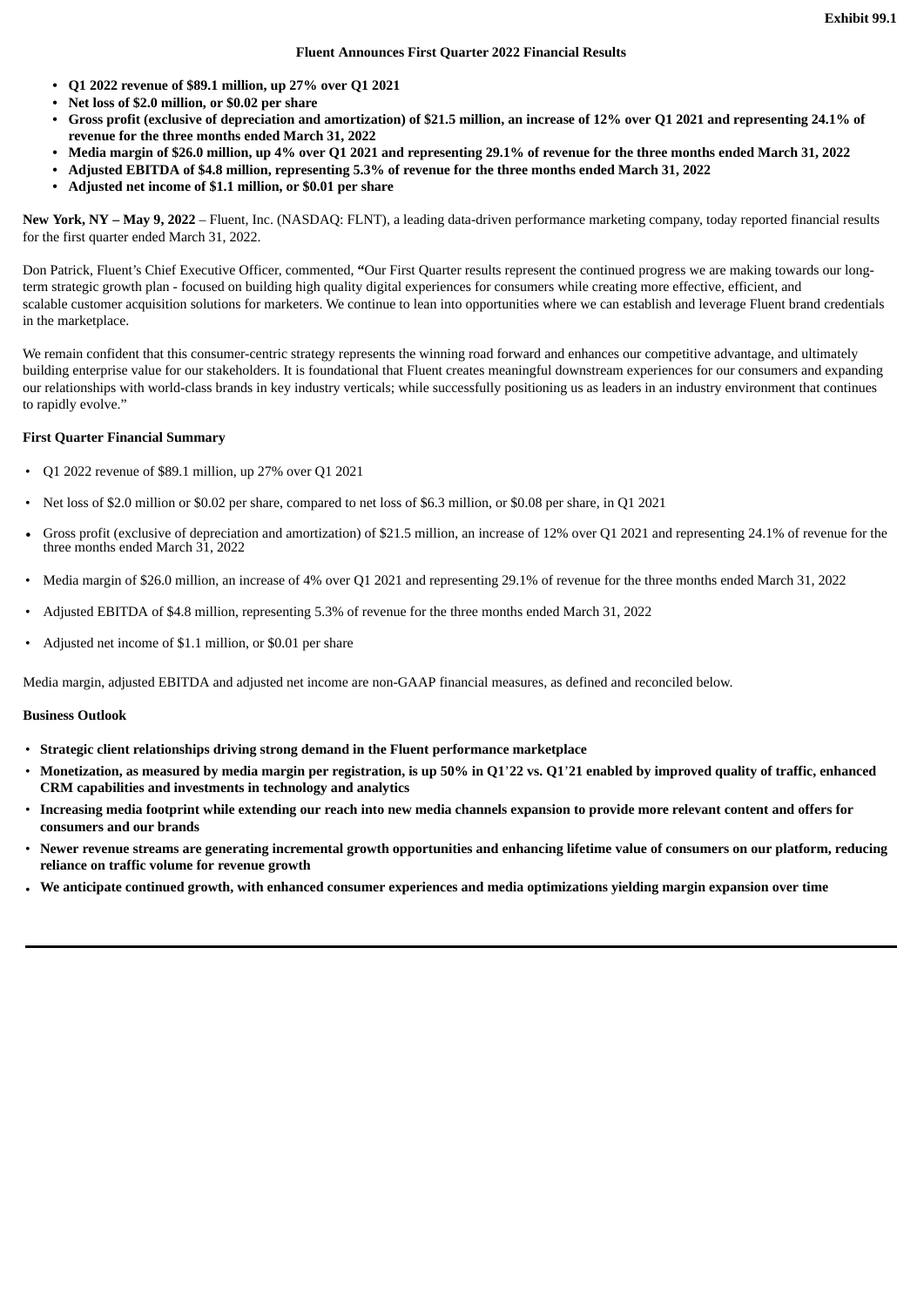# **Conference Call**

Fluent, Inc. will host a conference call on Monday, May 9, 2022, at 4:30 PM ET to discuss its 2022 first quarter financial results. To listen to the conference call on your telephone, please dial (844) 200-6205 (US), (226) 828-7575 (Canada), or +1 (929) 526-1599 for international callers, and use the participant access code 796097. To access the live audio webcast, visit the Fluent website at investors.fluentco.com. Please login at least 15 minutes prior to the start of the call to ensure adequate time for any downloads that may be required. Following completion of the earnings call, a recorded replay of the webcast will be available for those unable to participate. To listen to the telephone replay, please dial (929) 458-6194 (US), (226) 828-7578 (Canada) or +44 204-525-0658 with the replay passcode 911823. The replay will also be available for one week on the Fluent website at investors.fluentco.com.

# **About Fluent, Inc.**

Fluent (NASDAQ: FLNT) is a leading data-driven performance marketing company with expertise in creating meaningful connections between consumers and brands. Leveraging our proprietary first-party database of opted-in consumer profiles, Fluent drives intelligent growth strategies that deliver superior outcomes. Founded in 2010, the company is headquartered in New York City. For more information, visit www.fluentco.com.

# **Safe Harbor Statement Under the Private Securities Litigation Reform Act of 1995**

The matters contained in this press release may be considered to be "forward-looking statements" within the meaning of the Securities Act of 1933 and the Securities Exchange Act of 1934. Those statements include statements regarding the intent, belief or current expectations or anticipations of Fluent and members of our management team. Factors currently known to management that could cause actual results to differ materially from those in forwardlooking statements include the following:

- Compliance with a significant number of governmental laws and regulations, including those laws and regulations regarding privacy and data;
- The outcome of litigation, regulatory investigations or other legal proceedings in which we are involved or may become involved; failure to safeguard the personal information and other data contained in our database;
- Failure to adequately protect intellectual property rights or allegations of infringement of intellectual property rights;
- Unfavorable global economic conditions, including as a result of health and safety concerns around the ongoing COVID-19 pandemic;
- Dependence on our key personnel;
- Dependence on third-party service providers;
- Management of the growth of our operations, including international expansion and the integration of acquired business units or personnel;
- The impact of the Traffic Quality Initiative, including our ability to replace lower quality consumer traffic with traffic that meets our quality requirements;
- Ability to compete and manage media costs in an industry characterized by rapidly-changing internet media and advertising technology, evolving industry standards;
- Regulatory uncertainty, and changing user and client demands; management of unfavorable publicity and negative public perception about our industry;
- Failure to compete effectively against other online marketing and advertising companies;
- The competition we face for web traffic;
- Dependence on third-party publishers, internet search providers and social media platforms for a significant portion of visitors to our websites;
- Dependence on emails, text messages and telephone calls, among other channels, to reach users for marketing purposes;
- Liability related to actions of third-party publishers;
- Limitations on our or our third-party publishers' ability to collect and use data derived from user activities;
- Ability to remain competitive with the shift to mobile applications;
- Failure to detect click-through or other fraud on advertisements;
- The impact of increased fulfillment costs;
- Failure to meet our clients' performance metrics or changing needs;
- Compliance with the covenants of our credit agreement; and
- The potential for failures in our internal control over financial reporting.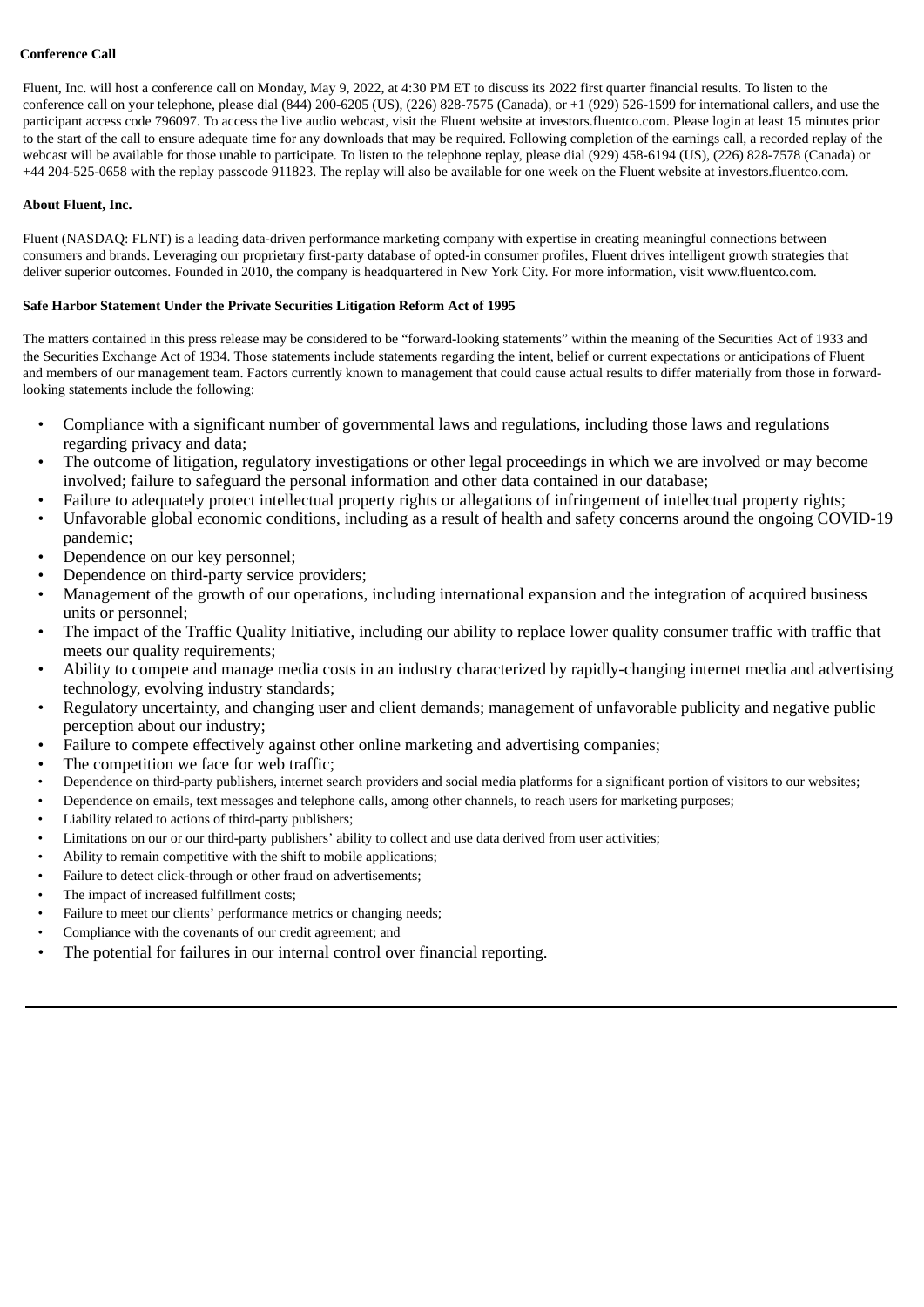These and additional factors to be considered are set forth under "Risk Factors" in our Annual Report on Form 10-K for the fiscal year ended December 31, 2021 and in our other filings with the Securities and Exchange Commission. Fluent undertakes no obligation to update or revise forward-looking statements to reflect changed assumptions, the occurrence of unanticipated events or changes to future operating results or expectations.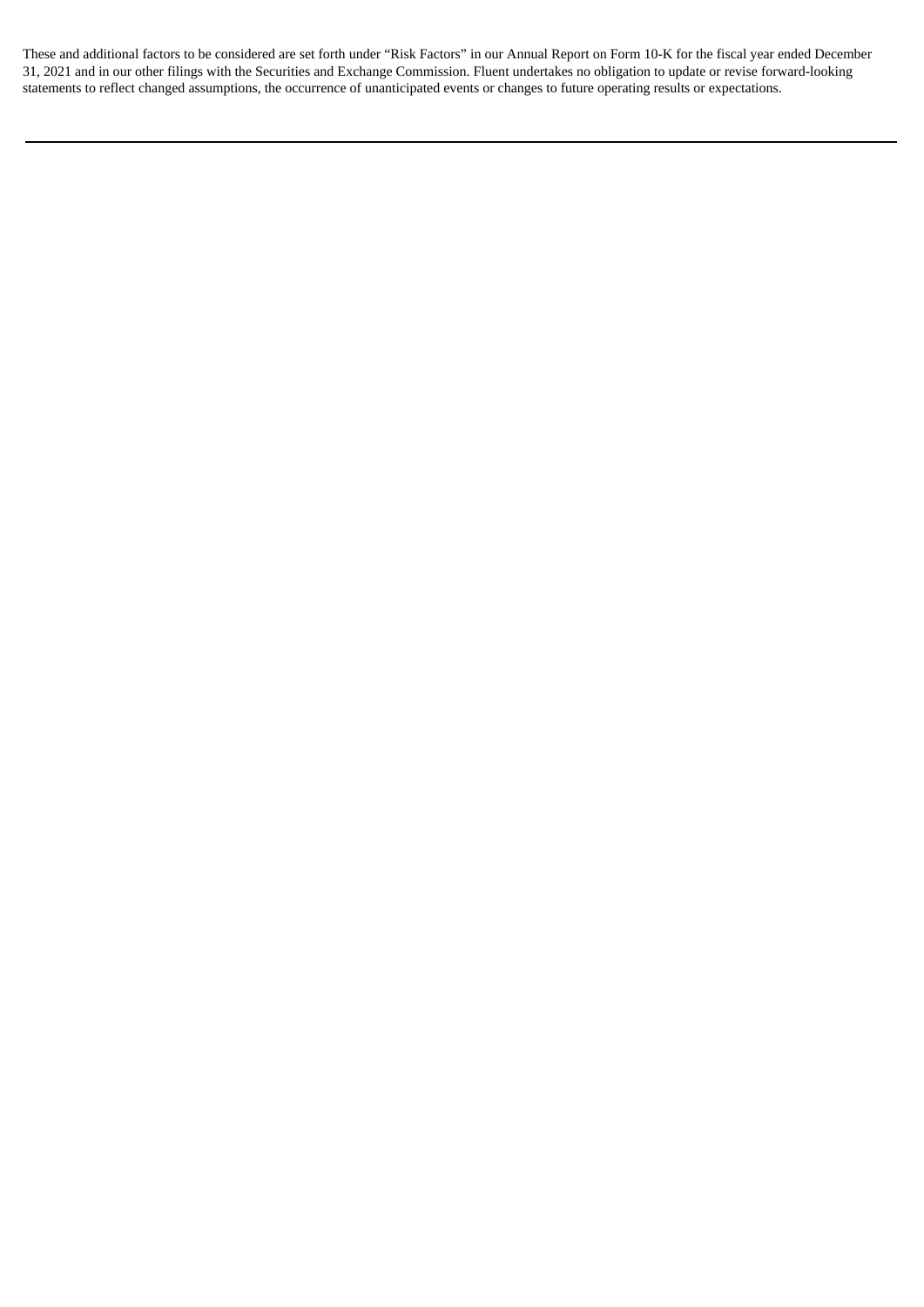## **FLUENT, INC. CONSOLIDATED BALANCE SHEETS (Amounts in thousands, except share and per share data) (unaudited)**

|                                                                                                            | <b>March 31, 2022</b> |      | December 31,<br>2021 |
|------------------------------------------------------------------------------------------------------------|-----------------------|------|----------------------|
| <b>ASSETS:</b>                                                                                             |                       |      |                      |
| Cash and cash equivalents                                                                                  | \$<br>28,944          | - \$ | 34,467               |
| Accounts receivable, net of allowance for doubtful accounts of \$368 and \$313, respectively               | 65,023                |      | 70,228               |
| Prepaid expenses and other current assets                                                                  | 2,138                 |      | 2,505                |
| Total current assets                                                                                       | 96,105                |      | 107,200              |
| Property and equipment, net                                                                                | 1,298                 |      | 1,457                |
| Operating lease right-of-use assets                                                                        | 6,369                 |      | 6,805                |
| Intangible assets, net                                                                                     | 34,938                |      | 35,747               |
| Goodwill                                                                                                   | 166,180               |      | 165,088              |
| Other non-current assets                                                                                   | 1,905                 |      | 1,885                |
| <b>Total assets</b>                                                                                        | \$<br>306,795         | \$   | 318,182              |
| <b>LIABILITIES AND SHAREHOLDERS' EQUITY:</b>                                                               |                       |      |                      |
| Accounts payable                                                                                           | \$<br>12,782          | \$   | 16,130               |
| Accrued expenses and other current liabilities                                                             | 28,823                |      | 33,932               |
| Deferred revenue                                                                                           | 701                   |      | 651                  |
| Current portion of long-term debt                                                                          | 5,000                 |      | 5,000                |
| Current portion of operating lease liability                                                               | 2,228                 |      | 2,227                |
| Total current liabilities                                                                                  | 49,534                |      | 57,940               |
| Long-term debt, net                                                                                        | 39,147                |      | 40,329               |
| Operating lease liability                                                                                  | 5,213                 |      | 5,692                |
| Other non-current liabilities                                                                              | 726                   |      | 811                  |
| <b>Total liabilities</b>                                                                                   | 94,620                |      | 104,772              |
| Contingencies (Note 10)                                                                                    |                       |      |                      |
| Shareholders' equity:                                                                                      |                       |      |                      |
| Preferred stock - \$0.0001 par value, 10,000,000 Shares authorized; Shares outstanding - 0 shares for both |                       |      |                      |
| periods                                                                                                    |                       |      |                      |
| Common stock - \$0.0005 par value, 200,000,000 Shares authorized; Shares issued - 83,983,587 and           |                       |      |                      |
| 83,057,083, respectively; and Shares outstanding - 79,683,435 and 78,965,260, respectively (Note 7)        | 42                    |      | 42                   |
| Treasury stock, at cost $-4,300,152$ and 4,091,823 Shares, respectively (Note 7)                           | (11, 171)             |      | (10, 723)            |
| Additional paid-in capital                                                                                 | 420,285               |      | 419,059              |
| <b>Accumulated deficit</b>                                                                                 | (196, 981)            |      | (194, 968)           |
| <b>Total shareholders' equity</b>                                                                          | 212,175               |      | 213,410              |
| <b>Total liabilities and shareholders' equity</b>                                                          | \$<br>306,795         | \$   | 318,182              |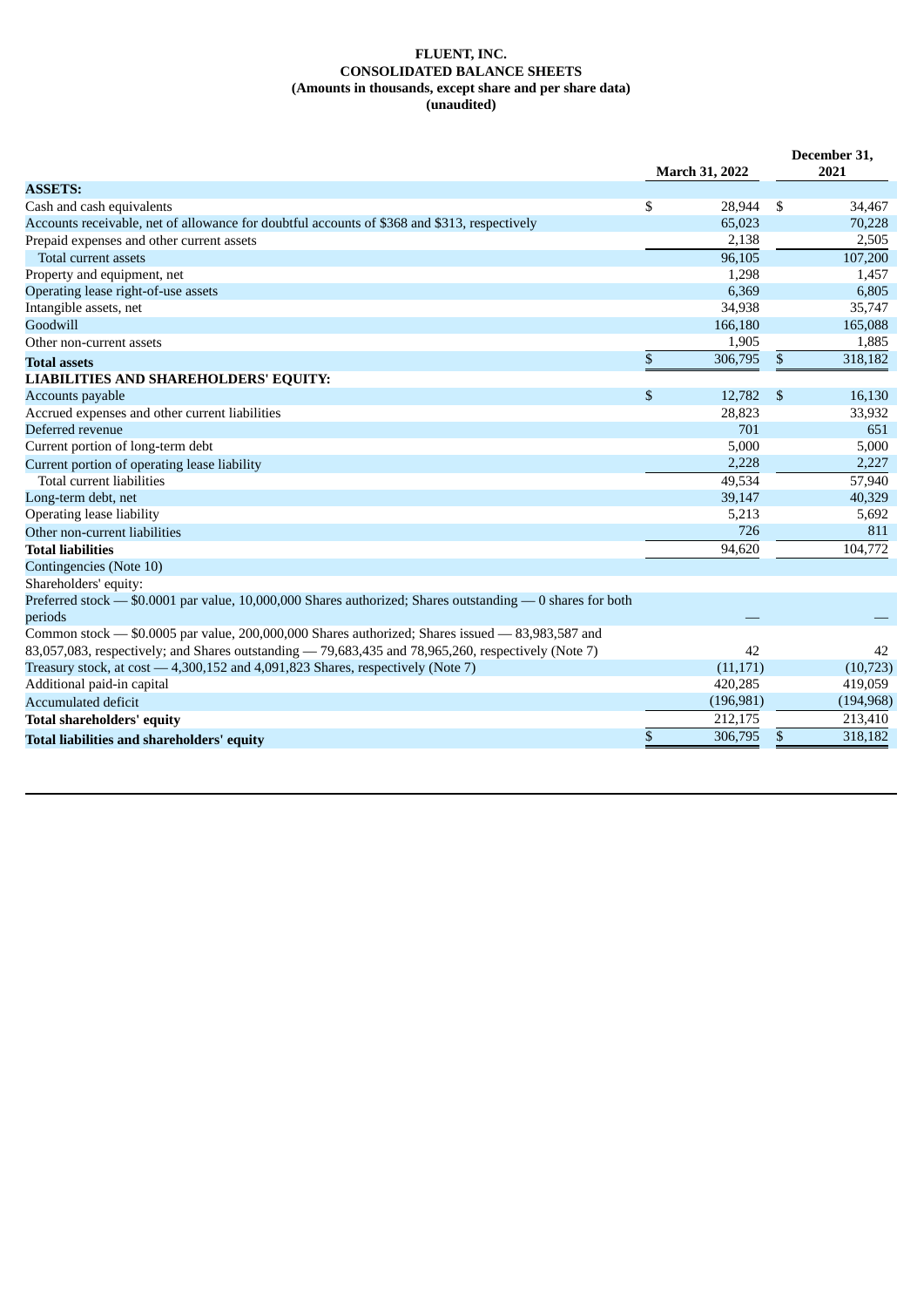## **FLUENT, INC. CONSOLIDATED STATEMENTS OF OPERATIONS (Amounts in thousands, except share and per share data) (unaudited)**

|                                                              | Three Months Ended March 31, |    |            |
|--------------------------------------------------------------|------------------------------|----|------------|
|                                                              | 2022                         |    | 2021       |
| <b>Revenue</b>                                               | \$<br>89,063                 | \$ | 70,170     |
| <b>Costs and expenses:</b>                                   |                              |    |            |
| Cost of revenue (exclusive of depreciation and amortization) | 67,562                       |    | 50,990     |
| Sales and marketing                                          | 3,852                        |    | 2,961      |
| Product development                                          | 4,556                        |    | 3,434      |
| General and administrative                                   | 11,287                       |    | 11,699     |
| Depreciation and amortization                                | 3,307                        |    | 3,373      |
| Write-off of intangible assets                               | 128                          |    |            |
| <b>Total costs and expenses</b>                              | 90,692                       |    | 72,457     |
| <b>Loss from operations</b>                                  | (1,629)                      |    | (2,287)    |
| Interest expense, net                                        | (384)                        |    | (1,008)    |
| Loss on early extinguishment of debt                         |                              |    | (2,964)    |
| <b>Loss before income taxes</b>                              | (2,013)                      |    | (6,259)    |
| Income tax benefit                                           |                              |    |            |
| <b>Net loss</b>                                              | (2,013)                      | \$ | (6,258)    |
| <b>Basic and diluted loss per share:</b>                     |                              |    |            |
| <b>Basic</b>                                                 | \$<br>$(0.02)$ \$            |    | (0.08)     |
| <b>Diluted</b>                                               | \$<br>$(0.02)$ \$            |    | (0.08)     |
| Weighted average number of shares outstanding:               |                              |    |            |
| <b>Basic</b>                                                 | 80,889,052                   |    | 81,892,593 |
| <b>Diluted</b>                                               | 80,889,052                   |    | 81,892,593 |
|                                                              |                              |    |            |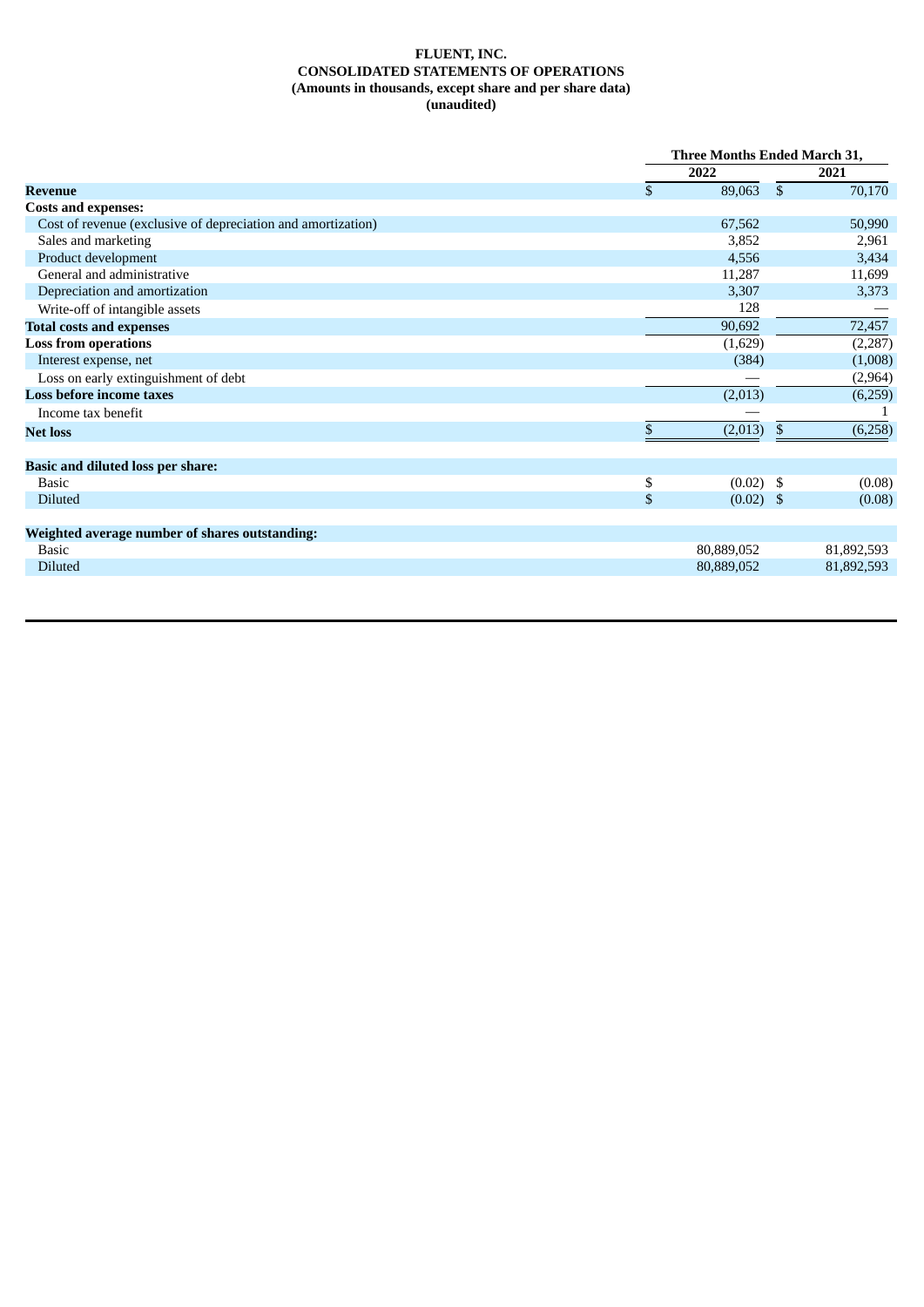# **FLUENT, INC. CONSOLIDATED STATEMENTS OF CASH FLOWS (Amounts in thousands) (unaudited)**

|                                                                                           | <b>Three Months Ended March 31,</b> |              |      |          |
|-------------------------------------------------------------------------------------------|-------------------------------------|--------------|------|----------|
|                                                                                           |                                     | 2022         | 2021 |          |
| <b>CASH FLOWS FROM OPERATING ACTIVITIES:</b>                                              |                                     |              |      |          |
| <b>Net loss</b>                                                                           | \$                                  | $(2,013)$ \$ |      | (6,258)  |
| Adjustments to reconcile net loss to net cash (used in) provided by operating activities: |                                     |              |      |          |
| Depreciation and amortization                                                             |                                     | 3,307        |      | 3,373    |
| Non-cash loan amortization expense                                                        |                                     | 68           |      | 202      |
| Share-based compensation expense                                                          |                                     | 988          |      | 1,231    |
| Non-cash loss on early extinguishment of debt                                             |                                     |              |      | 2,198    |
| Non-cash accrued compensation expense for Put/Call Consideration                          |                                     |              |      | 1,746    |
| Write-off of intangible assets                                                            |                                     | 128          |      |          |
| Provision for bad debt                                                                    |                                     | 81           |      | (99)     |
| Changes in assets and liabilities, net of business acquisition:                           |                                     |              |      |          |
| Accounts receivable                                                                       |                                     | 5,127        |      | 4,764    |
| Prepaid expenses and other current assets                                                 |                                     | 451          |      | (868)    |
| Other non-current assets                                                                  |                                     | (13)         |      | (196)    |
| Operating lease assets and liabilities, net                                               |                                     | (42)         |      | (45)     |
| Accounts payable                                                                          |                                     | (3,348)      |      | 5,792    |
| Accrued expenses and other current liabilities                                            |                                     | (6,251)      |      | (7, 393) |
| Deferred revenue                                                                          |                                     | (174)        |      | 562      |
| Other                                                                                     |                                     | (85)         |      | (32)     |
| Net cash (used in) provided by operating activities                                       |                                     | (1,776)      |      | 4,977    |
| <b>CASH FLOWS FROM INVESTING ACTIVITIES:</b>                                              |                                     |              |      |          |
| Capitalized costs included in intangible assets                                           |                                     | (1,071)      |      | (816)    |
| Business acquisition, net of cash acquired                                                |                                     | (971)        |      |          |
| Acquisition of property and equipment                                                     |                                     | (7)          |      | (20)     |
| Net cash used in investing activities                                                     |                                     | (2,049)      |      | (836)    |
| <b>CASH FLOWS FROM FINANCING ACTIVITIES:</b>                                              |                                     |              |      |          |
| Proceeds from issuance of long-term debt, net of debt financing costs                     |                                     |              |      | 49,624   |
| Repayments of long-term debt                                                              |                                     | (1,250)      |      | (41,736) |
| <b>Exercise of stock options</b>                                                          |                                     |              |      | 934      |
| Prepayment penalty on debt extinguishment                                                 |                                     |              |      | (766)    |
| Taxes paid related to net share settlement of vesting of restricted stock units           |                                     | (448)        |      | (624)    |
| Net cash (used in) provided by financing activities                                       |                                     | (1,698)      |      | 7,432    |
| Net (decrease) increase in cash, cash equivalents and restricted cash                     |                                     | (5,523)      |      | 11,573   |
| Cash, cash equivalents and restricted cash at beginning of period                         |                                     | 34,467       |      | 22,567   |
| Cash, cash equivalents and restricted cash at end of period                               | \$                                  | 28,944       | \$   | 34,140   |
|                                                                                           |                                     |              |      |          |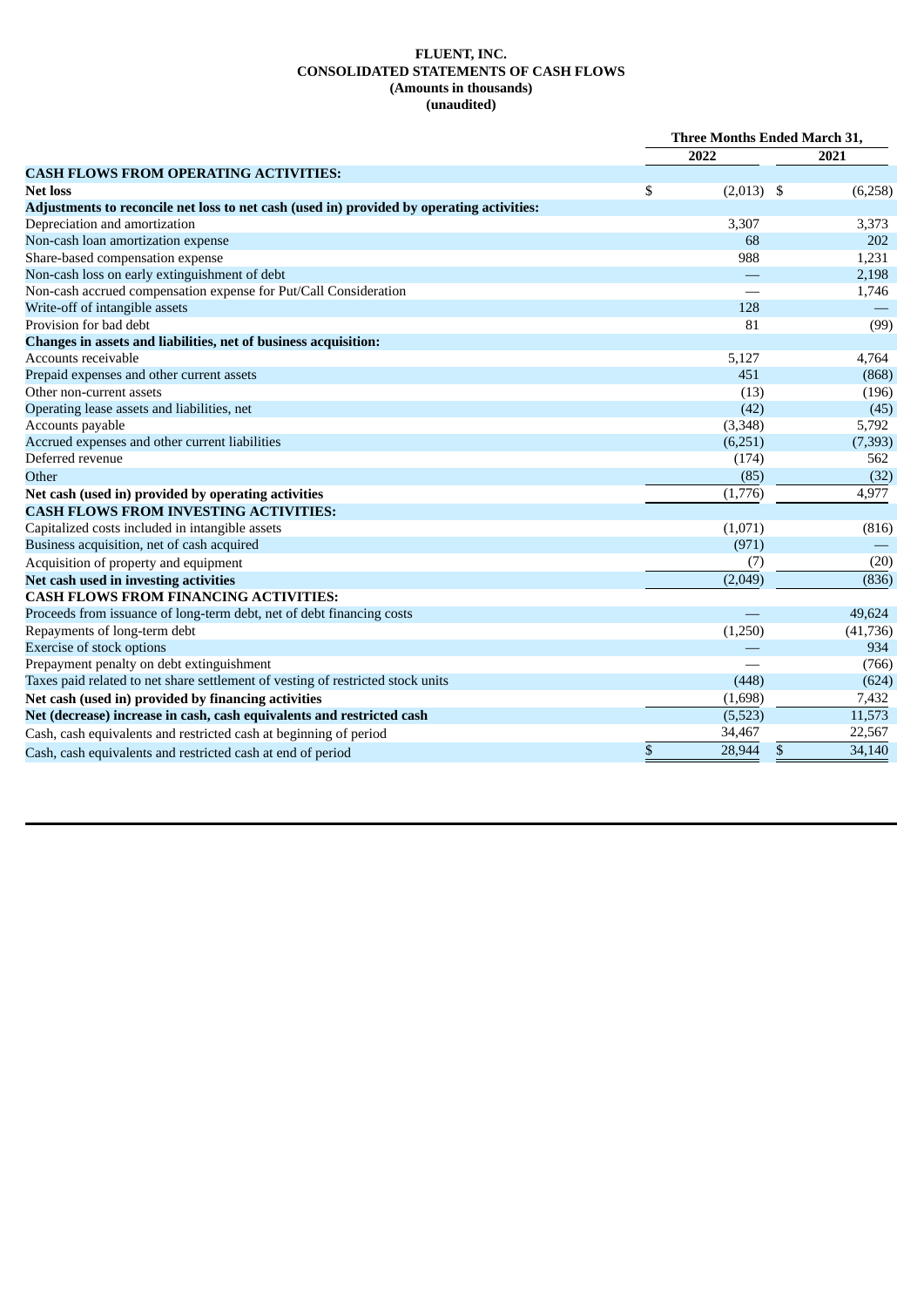### **Definitions, Reconciliations and Uses of Non-GAAP Financial Measures**

The following non-GAAP measures are used in this release:

Media margin is defined as that portion of gross profit (exclusive of depreciation and amortization) reflecting variable costs paid for media and related expenses and excluding non-media cost of revenue. Gross profit (exclusive of depreciation and amortization) represents revenue minus cost of revenue (exclusive of depreciation and amortization). Media margin is also presented as percentage of revenue.

Adjusted EBITDA is defined as net (loss) income excluding (1) income taxes, (2) interest expense, net, (3) depreciation and amortization, (4) sharebased compensation expense, (5) loss on early extinguishment of debt, (6) accrued compensation expense for Put/Call Consideration, (7) goodwill impairment, (8) write-off of intangible assets, (9) acquisition-related costs, (10) restructuring and other severance costs, and (11) certain litigation and other related costs.

Adjusted net income is defined as net (loss) income excluding (1) share-based compensation expense, (2) loss on early extinguishment of debt, (3) accrued compensation expense for Put/Call Consideration, (4) goodwill impairment, (5) write-off of intangible assets, (6) acquisition-related costs, (7) restructuring and other severance costs, and (8) certain litigation and other related costs. Adjusted net income is also presented on a per share (basic and diluted) basis.

Below is a reconciliation of media margin from net loss, which we believe is the most directly comparable GAAP measure.

|                                                                        | Three Months Ended March 31, |        |  |        |
|------------------------------------------------------------------------|------------------------------|--------|--|--------|
|                                                                        |                              | 2022   |  | 2021   |
| Revenue                                                                |                              | 89,063 |  | 70,170 |
| Less: Cost of revenue (exclusive of depreciation and amortization)     |                              | 67,562 |  | 50,990 |
| Gross profit (exclusive of depreciation and amortization)              |                              | 21,501 |  | 19,180 |
| Gross profit (exclusive of depreciation and amortization) % of revenue |                              | 24%    |  | 27%    |
| Non-media cost of revenue $(1)$                                        |                              | 4.449  |  | 5,690  |
| Media margin                                                           |                              | 25,950 |  | 24,870 |
| Media margin % of revenue                                              |                              | 29.1%  |  | 35.4%  |

(1) Represents the portion of cost of revenue (exclusive of depreciation and amortization) not attributable to variable costs paid for media and related expenses.

Below is a reconciliation of adjusted EBITDA from net loss, which we believe is the most directly comparable GAAP measure.

|                                                         | Three Months Ended March 31, |         |  |
|---------------------------------------------------------|------------------------------|---------|--|
|                                                         | 2022                         | 2021    |  |
| <b>Net loss</b>                                         | $(2,013)$ \$                 | (6,258) |  |
| Income tax expense (benefit)                            |                              | (1)     |  |
| Interest expense, net                                   | 384                          | 1,008   |  |
| Depreciation and amortization                           | 3,307                        | 3,373   |  |
| Share-based compensation expense                        | 988                          | 1,231   |  |
| Loss on early extinguishment of debt                    |                              | 2,964   |  |
| Accrued compensation expense for Put/Call Consideration |                              | 1,746   |  |
| Write-off of intangible assets                          | 128                          |         |  |
| Acquisition-related costs (1)                           | 558                          |         |  |
| Certain litigation and other related costs              | 1,402                        | 668     |  |
| <b>Adjusted EBITDA</b>                                  | 4,754                        | 4,731   |  |

(1) Includes compensation expense related to the non-competition agreements entered into as a result of an acquisition.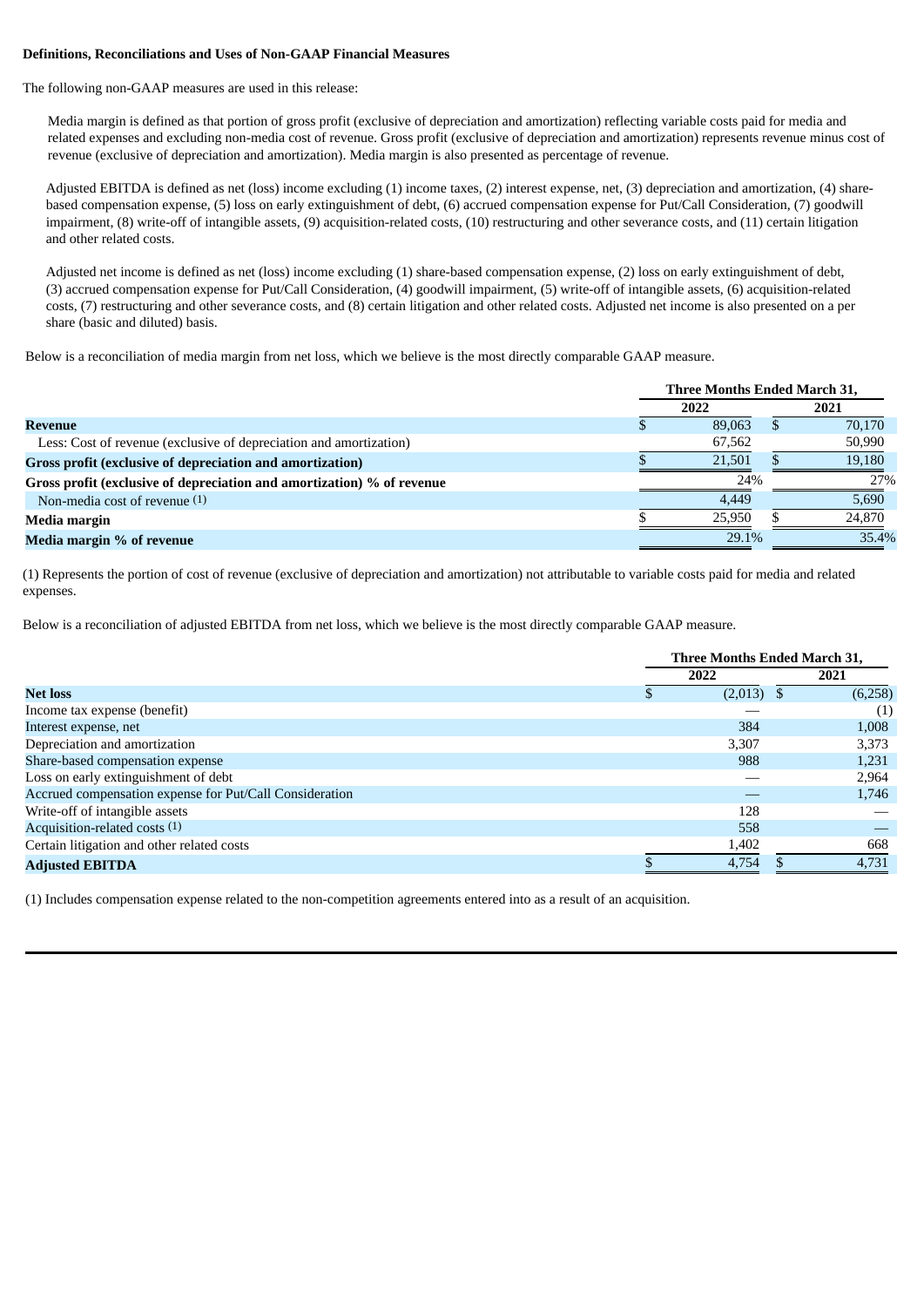Below is a reconciliation of adjusted net income and adjusted net income per share from net (loss) income, which we believe is the most directly comparable GAAP measure.

|                                                         |    |            | Three Months Ended March 31, |            |
|---------------------------------------------------------|----|------------|------------------------------|------------|
| (In thousands, except share data)                       |    | 2022       |                              | 2021       |
| <b>Net loss</b>                                         |    | (2,013)    | S.                           | (6,258)    |
| Share-based compensation expense                        |    | 988        |                              | 1,231      |
| Loss on early extinguishment of debt                    |    |            |                              | 2,964      |
| Accrued compensation expense for Put/Call Consideration |    |            |                              | 1,746      |
| Write-off of intangible assets                          |    | 128        |                              |            |
| Acquisition-related costs (1)                           |    | 558        |                              |            |
| Certain litigation and other related costs              |    | 1,402      |                              | 668        |
| <b>Adjusted net income</b>                              |    | 1,063      |                              | 351        |
| Adjusted net income per share:                          |    |            |                              |            |
| <b>Basic</b>                                            | \$ | 0.01       | -S                           | 0.00       |
| Diluted                                                 |    | 0.01       | -S                           | 0.00       |
| Weighted average number of shares outstanding:          |    |            |                              |            |
| Basic                                                   |    | 80,889,052 |                              | 81,892,593 |
| Diluted                                                 |    | 80,889,052 |                              | 84,144,209 |

(1) Includes compensation expense related to the non-competition agreements entered into as a result of an acquisition.

We present media margin, as a percentage of revenue, adjusted EBITDA, adjusted net income and adjusted net income per share as supplemental measures of our financial and operating performance because we believe they provide useful information to investors. More specifically:

Media margin, as defined above, is a measure of the efficiency of the Company's operating model. We use media margin and the related measure of media margin as a percentage of revenue as primary metrics to measure the financial return on our media and related costs, specifically to measure the degree by which the revenue generated from our digital marketing services exceeds the cost to attract the consumers to whom offers are made through our services. Media margin is used extensively by our management to manage our operating performance, including evaluating operational performance against budgeted media margin and understanding the efficiency of our media and related expenditures. We also use media margin for performance evaluations and compensation decisions regarding certain personnel.

Adjusted EBITDA, as defined above, is another primary metric by which we evaluate the operating performance of our business, on which certain operating expenditures and internal budgets are based and by which, in addition to media margin and other factors, our senior management is compensated. The first three adjustments represent the conventional definition of EBITDA, and the remaining adjustments are items recognized and recorded under GAAP in particular periods but might be viewed as not necessarily coinciding with the underlying business operations for the periods in which they are so recognized and recorded. These adjustments include certain litigation and other related costs associated with legal matters outside the ordinary course of business, including costs and accruals related to the Tax Department, NY AG and FTC matters. Items are considered one-time in nature if they are non-recurring, infrequent or unusual and have not occurred in the past two years or are not expected to recur in the next two years, in accordance with SEC rules. There were no adjustments for one-time items in the periods presented.

Adjusted net income, as defined above, and the related measure of adjusted net income per share exclude certain items that are recognized and recorded under GAAP in particular periods but might be viewed as not necessarily coinciding with the underlying business operations for the periods in which they are so recognized and recorded. We believe adjusted net income affords investors a different view of the overall financial performance of the Company than adjusted EBITDA and the GAAP measure of net (loss) income.

Media margin, adjusted EBITDA, adjusted net income and adjusted net income per share are non-GAAP financial measures with certain limitations regarding their usefulness. They do not reflect our financial results in accordance with GAAP, as they do not include the impact of certain expenses that are reflected in our condensed consolidated statements of operations. Accordingly, these metrics are not indicative of our overall results or indicators of past or future financial performance. Further, they are not financial measures of profitability and are neither intended to be used as a proxy for the profitability of our business nor to imply profitability. The way we measure media margin, adjusted EBITDA and adjusted net income may not be comparable to similarly titled measures presented by other companies and may not be identical to corresponding measures used in our various agreements.